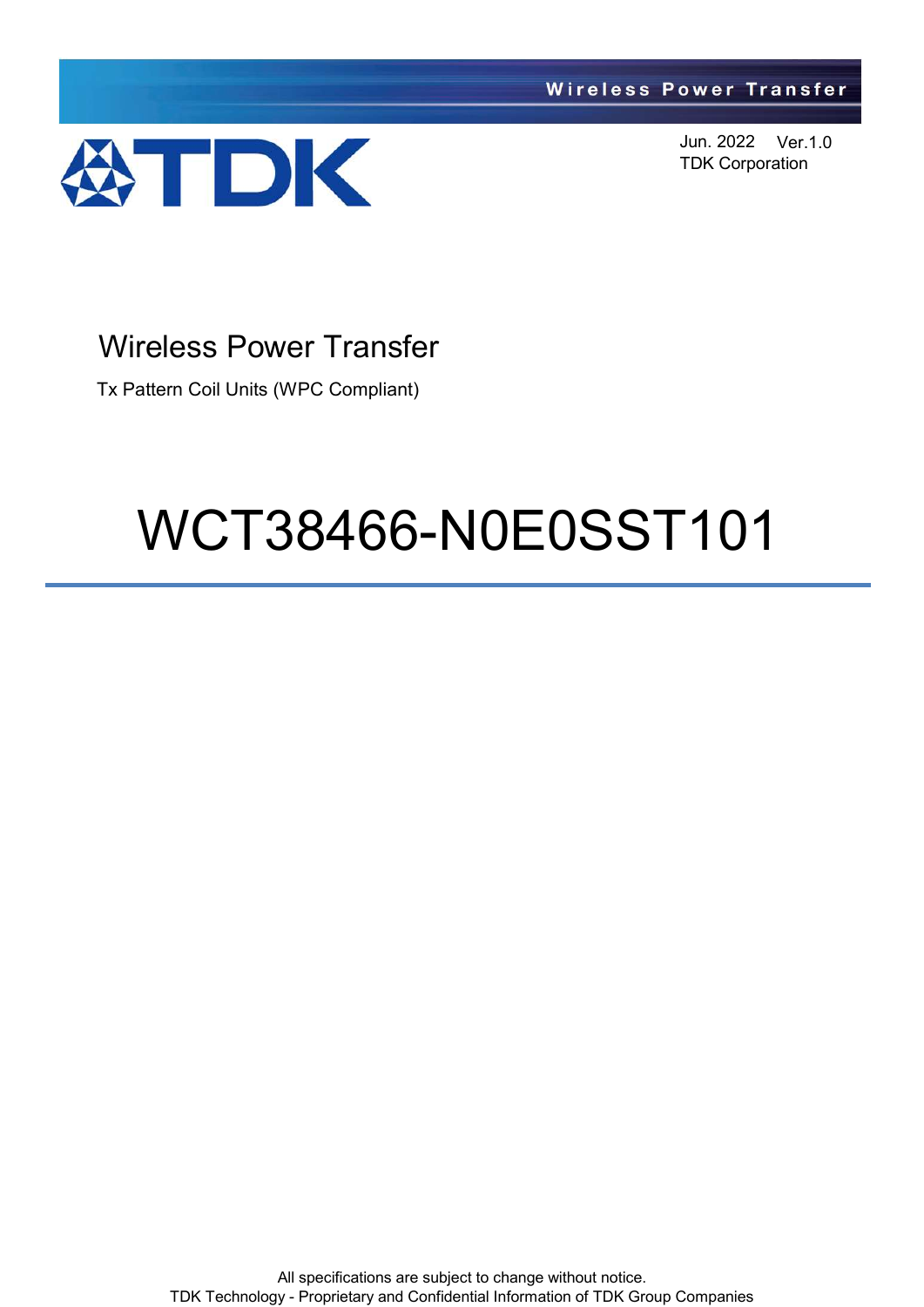#### Wireless Power Transfer

Tx Pattern Coil Units (WPC Compliant)



公丁

# WCT38644-N0E0SST101

#### ■ FEATURES

- ・ TDK original thin coil pattern film
- ・ TDK original thinner flexible ferrite sheet
- ・ TDK original coil shape to cover larger charging area with single coil

#### **APPLICATION**

・A coil of the customer wireless power transfer module (Wireless Charge Tx Coil part) for various types of battery chargers.



### ■ COIL SPECIFICATIONS

| <b>Number of Coils</b> | <b>Dimensions</b> | <b>Coil Turns</b> |
|------------------------|-------------------|-------------------|
|                        | 67.01mm x 85.14mm | 11 turns          |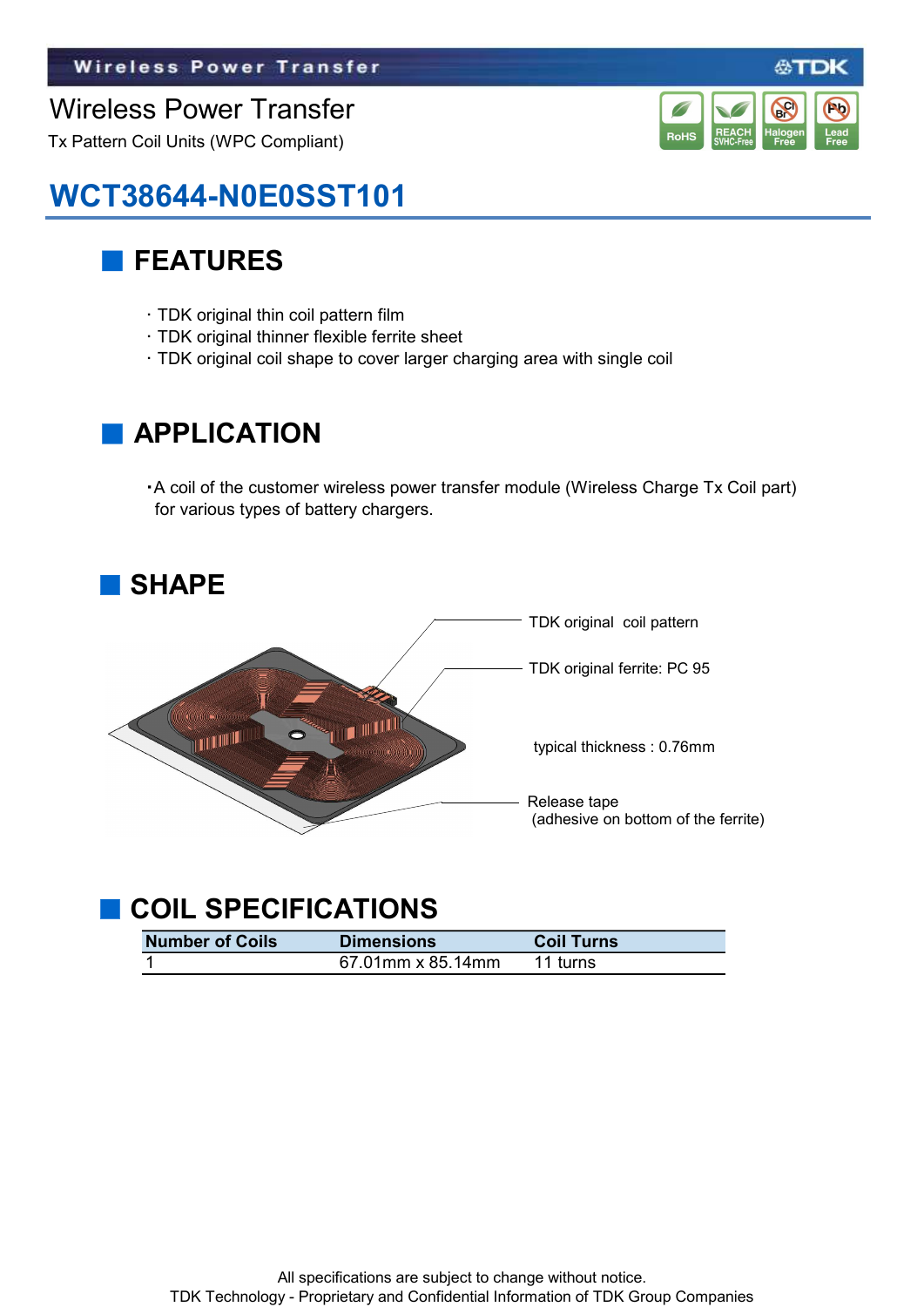#### WCT38644-N0E0SST101

### ■ DIMENSIONS



#### ■ CONNECTION

| 1 2 3 4 | Pin No. | Conn   |
|---------|---------|--------|
|         |         | Tx coi |
|         |         | Tx coi |
|         | ◠       | Tx coi |
|         |         | Tx coi |
|         |         |        |

| Pin No. | <b>Connect to</b> |
|---------|-------------------|
|         | Tx coil A         |
|         | Tx coil A         |
|         | Tx coil B         |
|         | Tx coil B         |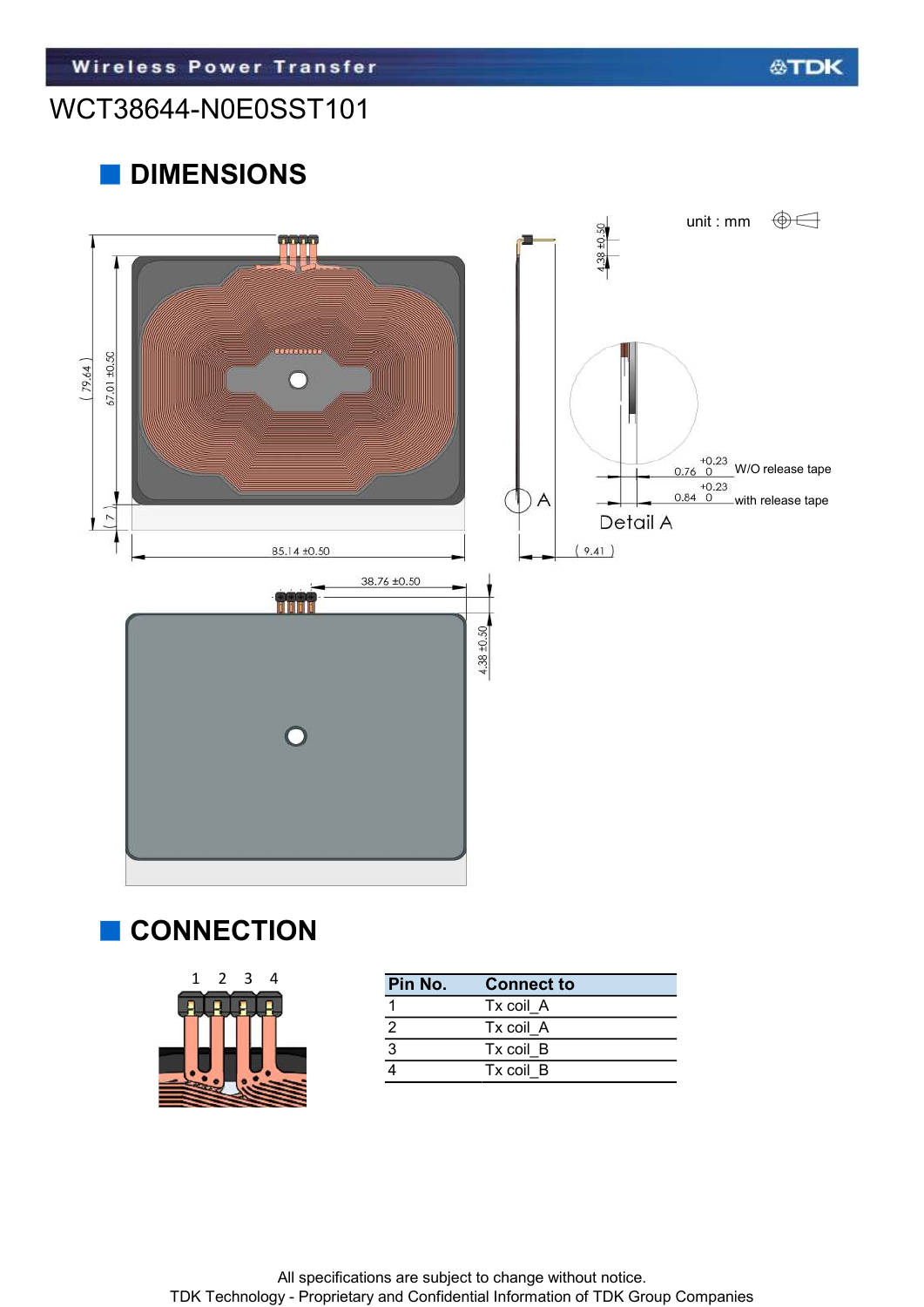#### ■ MAXIMUM RATINGS

| <b>Operating Temperature</b> | <b>Storage Temperature / Humidity *</b> |
|------------------------------|-----------------------------------------|
| -40 to +85°C $\,$            | +5 to +40 $^{\circ}$ C / 10 to 75% R.H. |
|                              |                                         |

\* before the customer assembly

#### **ELECTRICAL CHRACTERISTICS**

| <b>Inductance</b><br>[100kHz]<br>(uH) | <b>Resistance</b><br>[100kHz]<br>$(\Omega)$ | <b>WPC Compliant</b> |
|---------------------------------------|---------------------------------------------|----------------------|
| $10.6 \pm 0.5$                        | $0.139$ (max. $0.149$ )                     | Yes                  |

#### ■ IC INFORMATIONS

| IC             | <b>Manufacturer</b>       |
|----------------|---------------------------|
| P9261-3C       | IDT                       |
| <b>RT3181A</b> | <b>Richtek Technology</b> |
| $\star$        | <b>NXP</b>                |

\*"The entire Wireless Charging MWCT controller portfolio from NXP can support the TDK pattern coil. For further recommendation regarding most suitable MWCT controller please reach out to NXP Wireless Charging Team."

\*\* Please contact us more details

## ■ PACKAGING : BOX TYPE

| Dimensions(mm)      |             | Quantity (pcs)       |     |
|---------------------|-------------|----------------------|-----|
| <b>Tray</b>         | 540x430x28  | Qty per tray         | 40  |
| <b>Outer Carton</b> | 545x435x158 | Qty per outer carton | 200 |



| <b>Weight</b> |  |
|---------------|--|
| $(g)$ typ.    |  |
| 12.5          |  |